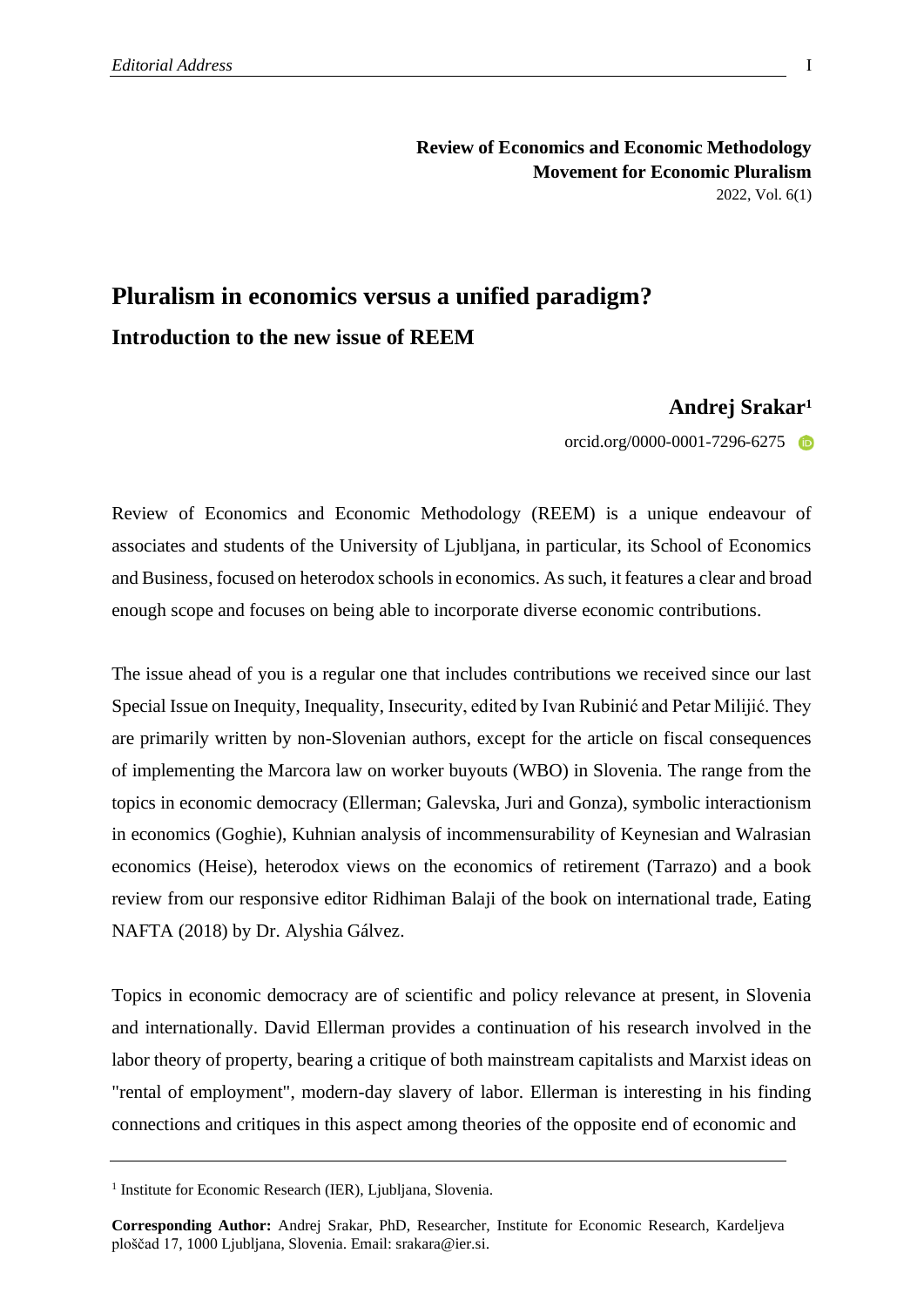political spectra, as well as voids in the main mathematical apparatus of the mainstream economics, general equilibrium models of Walras and Debreu provenience. Ellerman finds the root of the problems in the current economic system in an institution he labels "the renting of human beings in the employment relation", which has, according to him, corrupted the original idea of a corporation that goes back to medieval times. It is not the concept of the corporation which is to blame for modern-day slavery (Ellerman compares this to blaming the wine bottles for the problem of alcoholism) but the institutions behind the present-day corporate system.

Speaking about economic democracy from economic and policy perspectives, the second article by Elena Galevska, Kosta Marco Juri and Tej Gonza, brings an empirical assessment of the costs and benefits of a possible implementation of the renowned Italian Marcora law on worker buyouts. They find the benefits far outweigh the costs, which provide relevant information in the presently announced implementation of ESOP-s (Employment Stock Ownership Plans) in Slovenia under the recently elected government coalition of three centreleft parties. Authors conclude that having the Marcora law would lead to lower costs, a potential annual raise of tax revenue from corporate taxation, and gains from taxes and contributions paid on wages in the Republic of Slovenia. However, to achieve the expected outcomes, the institutional investors supporting the Marcora must be adequately equipped with the means to provide the required technical, organizational, and financial assistance.

Romanian researcher Alexandru-Stefan Goghie introduces a new economic methodology, starting from an enactive and intersubjective aspect of the economy. In his framework, the economic agent is a process-in-time and has a unique epistemic horizon that tends to evolve as new autonomous processes of interaction appear. The whole economic reality is composed of economic agents situated in a cognitive institutional framework, allowing them to interact, assign meanings and expand their epistemic horizon. His framework reminds of symbolic interactionism, familiar to social science scholars in sociology, social psychology, anthropology and related disciplines. Connectivity he imposes reminds on the actor-network or social network theories and models today heavily present also in economics (for econometric references, see, e.g. Graham and De Paula, 2020; for works of Slovenian scholars see, e.g. Doreian, Batagelj and Ferligoj, 2019). Goghie's dynamic and intersubjective vision emphasizes the heterogeneous nature of entrepreneurial perceptions, translating into specific actions "constantly in potentiality".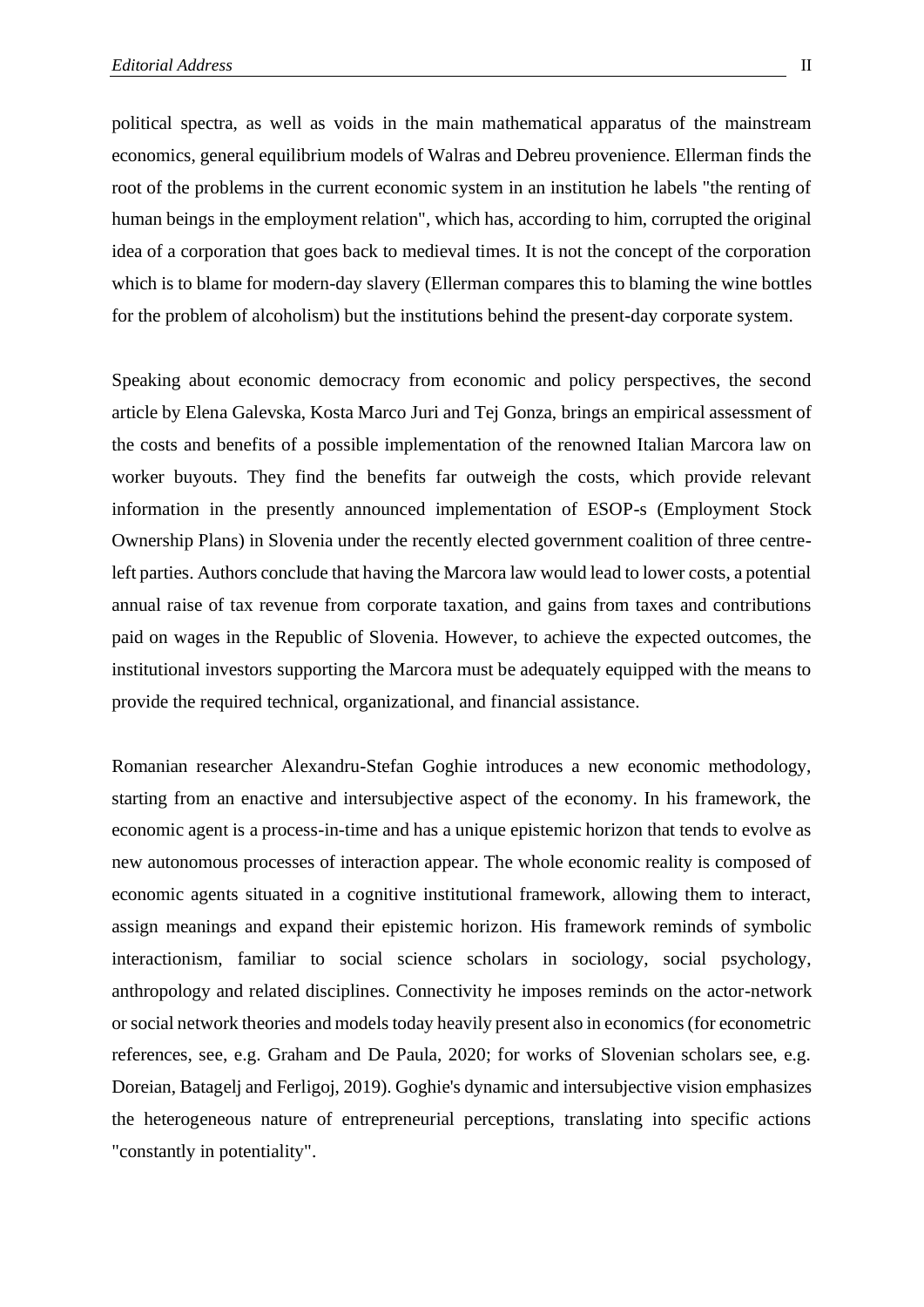The issue continues with a note from Arne Heise about a recent debate on the comparison between Keynesian and Walrasian theories, claiming that the former are better approximations of the real world. Heise claims that the debate has been premature and did not take into account the concept of incommensurability of theories, deriving from the theories of Thomas Kuhn. Heise makes an important claim that comparisons of scientific theories and paradigms in the Kuhnian sense are not a trivial endeavour and takes into account the epistemological and philosophical nature of such comparisons. Heise advocates for better-grounded work in this direction in the future.

Manuel Tarrazzo examines a monograph of Jacob Lund Fisker on Early Retirement Extremes. He clarifies his computational approach and shows its relationship to traditional approaches. For example, he finds that Lund's method to provide years of coverage as an alternative, not necessarily salaried living, is forward-looking. He shows Lund's approach stresses savings accumulated during the regular working years and after and downplays interest rates. He demonstrates valuable insights into the Lund's framework for retiring early and general retirement planning, and many other practical situations with little time to prepare for retirement.

This number concludes with a book review of the monograph Eating NAFTA by Dr. Alyshia Gálvez, published by the University of California Press in 2018. The major strength of Eating NAFTA (2018) is that it does a very good job of highlighting the adverse consequences of US corn subsidies on Mexico's public health. Gálvez does, however, neglect to mention how such agricultural subsidies are a waste of public resources from the perspective of the US public citizenry and have as such devastated Mexico as well as being undesirable from the perspective of what is in the public interest of US citizens. Furthermore, Balaji, author of the book review, points to Gálvez's weak understanding of Ricardo's theories of comparative advantage in international trade – while we should remain critical of free trade agreements, and preferential trade agreements, we should also be careful not to demand protectionist policies based on apparent shortcomings of classical free trade theory. To Balaji, in a highly globalized environment, protectionist policies can severely undermine the long-term well-being of workers.

The issue brings interesting perspectives on economic democracy, institutional and interactionist economics, philosophy of economics, the economics of retirement and free trade.